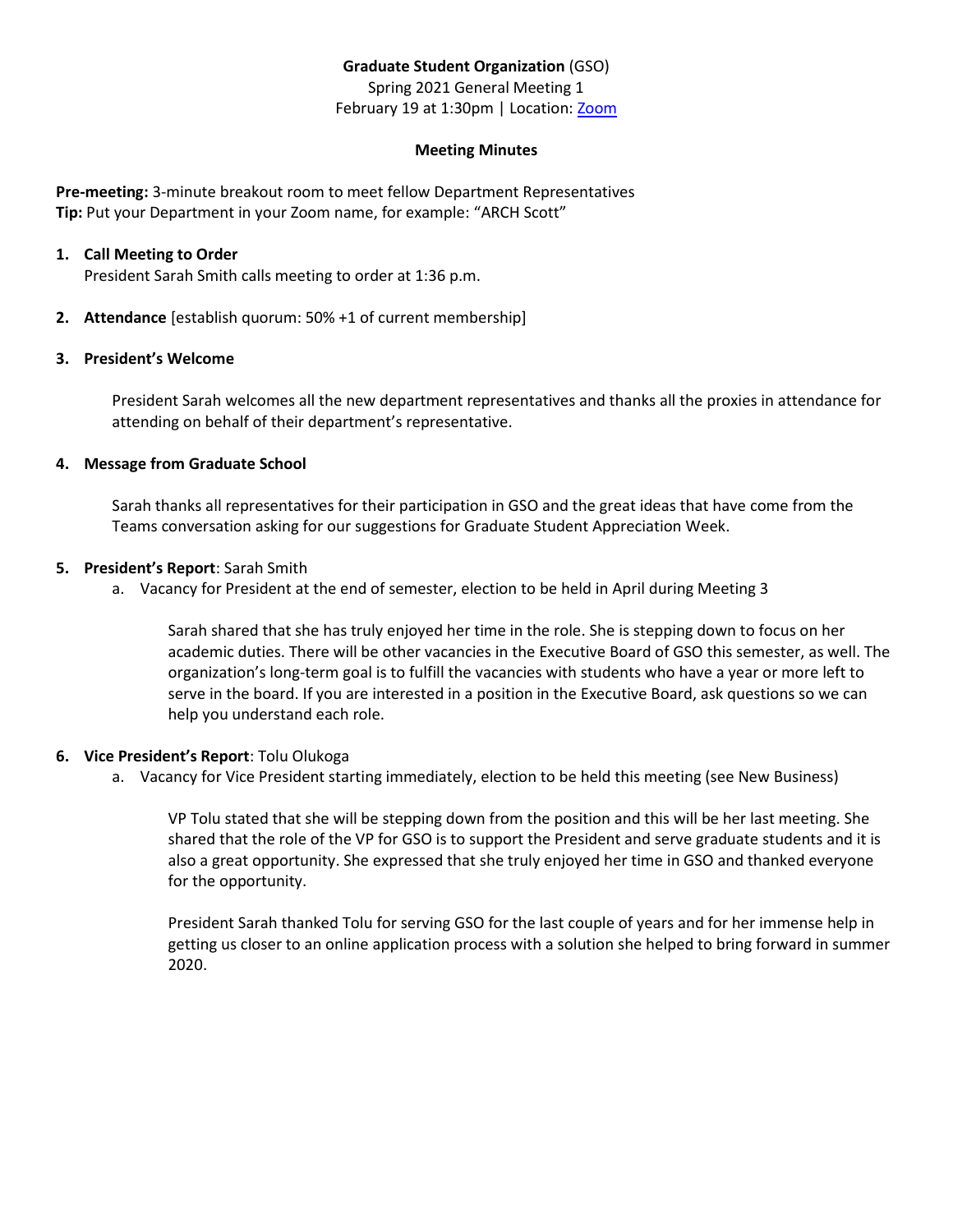## **7. Treasurer's Report**: Scott Dufreche

- a. Upcoming Funding Committee meeting: Monday, March 15, 2021 at 5pm
- b. Current GSO budget:
	- i. \$17,585.00 in new money from Spring 2021 fees. *Rollover amount from previous semesters to be confirmed*.
	- ii. Per Bylaws, 70% of budget is allocated to Travel (With and Without Academic Duties) and 30% to Research (Equipment & Supplies and Thesis/Dissertation printing)
- c. Reminders about applications:
	- i. GSO does not fund computer hardware or software -- solutions:
		- ask your faculty to apply for [a STEP grant](https://step.louisiana.edu/services-support/step-grants)
		- GSO has expressed to the Dean of the Graduate School that students need access to programs to produce high-quality diagrams for theses/dissertations (specifically Adobe Illustrator and OriginLab)
	- ii. GSO does not fund books that are held at UL Dupré Library

Treasurer Scott is awaiting providing a larger amount for the starting budget of the semester until we receive confirmation of GSO's account balance, but it is likely that GSO will have plenty of available funding this semester. Thus, spreadsheet presented today to GSO reflects only new money collected from this semester's student fees, out of an abundance of caution.

There have been a couple of applications that have been rejected due to the resources being available on campus or equipment that cannot be purchased due to bylaws.

Rep. Maggi stated that in the past funding has been approved for applications that were approved for examinations that were not required for licensure as some Education programs include a requirement to take Praxis exams as part of comprehensive exam process.

President Sarah and Treasurer Scott agreed that there is a need to further research the funding for exams and/or broaden the professional development category that will fund exams.

Sarah thanked Scott for his commitment to further understanding the role of treasurer as he becomes familiar with the role.

## **8. Secretary's Report**: Patricia Arias Hunt

a. Subgroup for Community Service

Secretary Patricia would like to investigate opportunities for graduate students to come together and volunteer on campus or within the community.

b. Need for additional resources / templates for Department Representatives and funding applicants?

We will be looking into providing a sample letter for applicants who are requesting funding, to make the expectations of what to include clearer.

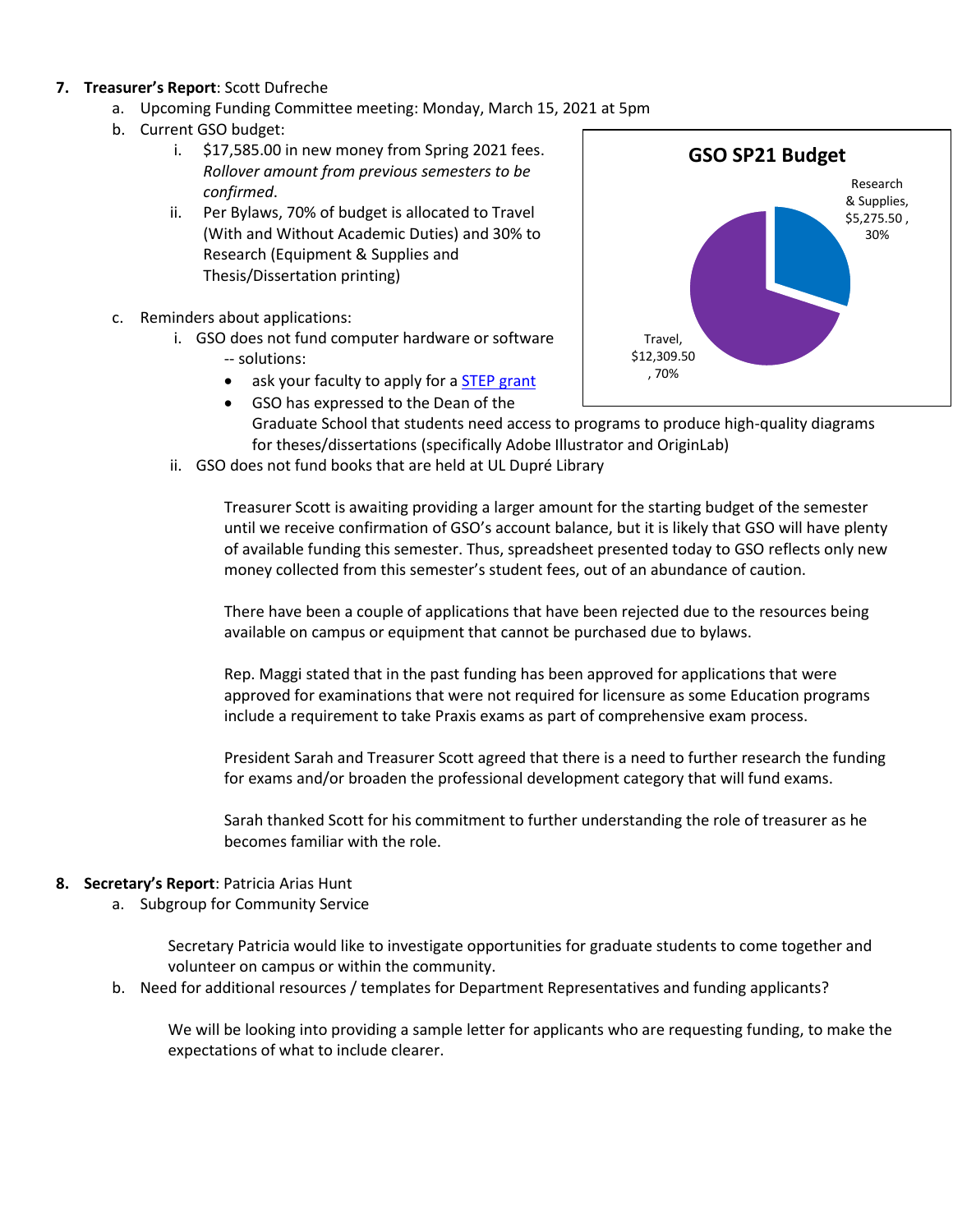## **9. Public Relations' Report**: Hilda Oforio-Addo [absent]

a. Upcoming Communications Committee meeting:

Public Relations Officer was not able to attend the meeting. President Sarah stated that Hilda would like to meet next Friday to discuss ways to engage with the communications committee, manage the Facebook, and brainstorm making a GSO commercial with the help of the Graduate School's videographer. If you are interested in joining, please email GSO.

## **10. Old Business**

## **11. New Business**

- a. *Vote* on Funding Applications for General Meeting 1 [see budget spreadsheet]
	- i. "Travel" *With* Academic Duties Appropriations
	- ii. Research & Supplies Appropriations

President Sarah presented to the meeting the funding opportunities and categories that are being discussed in the future. Rep. Maggi stated that in the past they have funded the Praxis for education. Rep. Elizabeth clarified that the exam that Kinesiology would like funding for is related to the research category. Sarah explains further that the Bylaws *do* currently allow for expenses related to *comp* exams, but in this case the student needs to take the exam in order to secure the internship tied to his future thesis research. If the Council wants to consider this application as under the umbrella of "Expenses directly related to thesis or dissertation research," it may. It is just a case of the Bylaws not currently, explicitly addressing professional certifications or licensure exams. When they met earlier this week, the Funding Committee talked through a potential Bylaw to address this area, which appears later on this agenda.

Rep. Victoria shared that in Education there are individuals who must take all levels of the Praxis and others only required individual versions of it. According to Maggi, historically GSO has funded the Praxis for students (one time only, as in, you cannot apply repeated for GSO funding if you do not pass), without requiring the results of the exam. Sarah stated that in the case of exams we may want to clarify if a passing score would be necessary for funding?

Motion passes to remove the one application that requests funding for testing from current appropriations discussion. Motion passes to bulk vote and approve all other appropriations as indicated in budget spreadsheet (excluding the one testing application), approving all other applications as recommended by the Funding Committee's spreadsheet.

- b. *Nomination and election* of Vice President
	- i. Role of Vice President, from Bylaws: "Shall serve in the absence of the President, assist the President with assigned responsibilities, and serve as the chair and ex-officio member of the Advocacy Committee formed under the provision of Section IV."
	- ii. Vice President requirement, from Bylaws: One semester of previous GSO Department Representative experience (excluding summer) -or- bypass requirement with 2/3 majority vote.
	- iii. Nominations from the floor

President Sarah presented the requirements for the position of Vice President, expressing the need for a student who can stay with GSO for a year (or more, if possible). Secretary Patricia self-nominated herself to fulfill the position of Vice President. Due to no other nominations, Patricia will take the position of Vice President.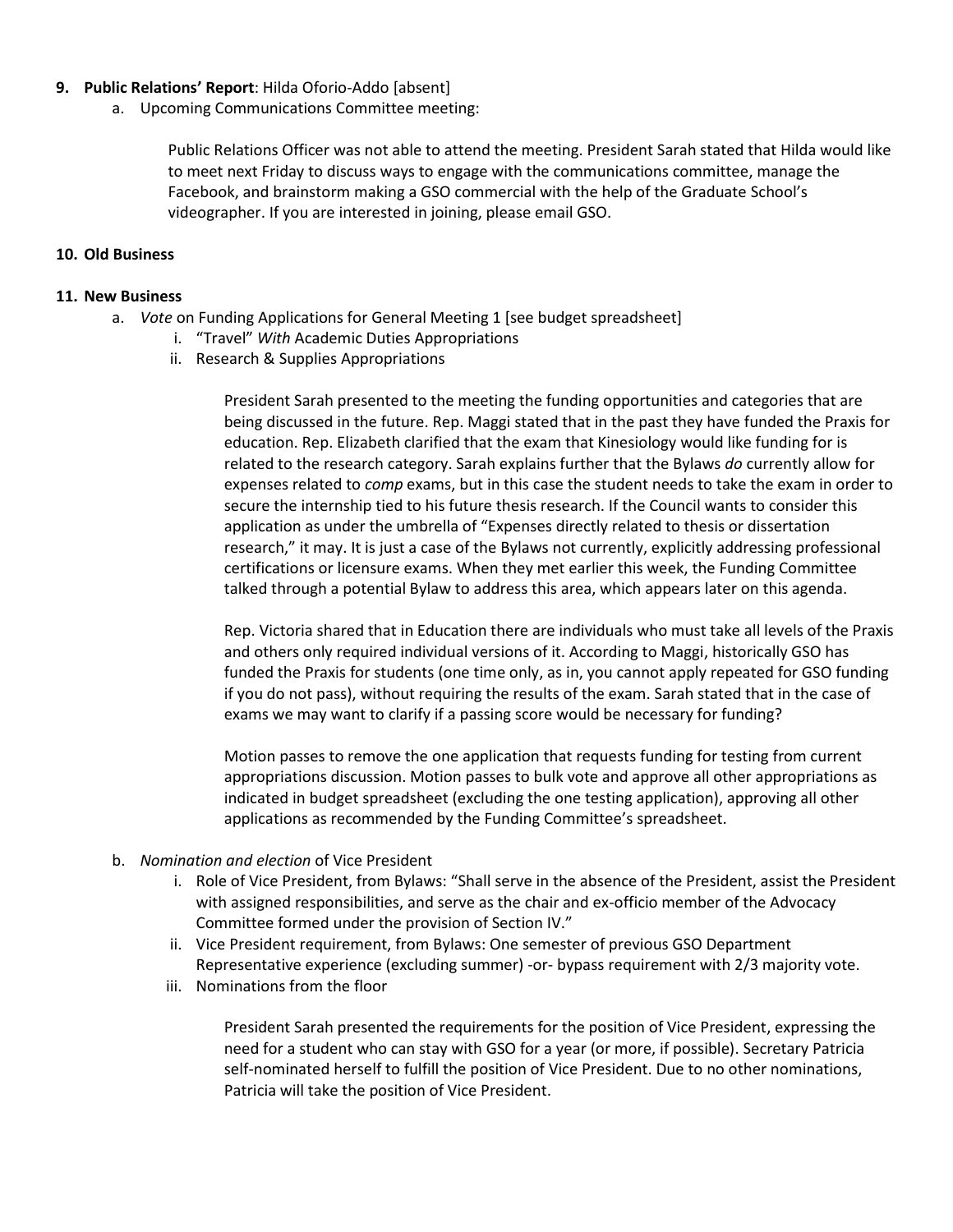- c. *Nomination and election* of Secretary (if vacant)
	- i. Role of Secretary, from Bylaws: "Shall take and record the minutes of the General Council meetings, maintain the file of approved minutes, and aid the other executive officers in their duties."
	- ii. Secretary requirement, from Bylaws: One semester of previous GSO Department Representative experience (excluding summer) -or- bypass requirement with 2/3 majority vote.
	- iii. Nominations from the floor

Because Patricia is now Vice President, GSO needs to fulfil a vacancy for Secretary. President Sarah and Secretary Patricia shared insight into the role of Secretary. Rep. Liz self-nominated to fulfill the role of Secretary until she graduates in May. Due to no other nominations, Rep. Liz will serve as Secretary.

- d. *Introduction* of Bylaw proposal for certification exams or licensure:
	- i. "Funding requests up to \$100.00 will be considered for reimbursement of expenses associated with professional certification or licensure exam registration fees. These applications will not be heard until the 2nd meeting of the semester, after requests for travel with or without academic duties and requests for research equipment and supplies and thesis/dissertation/graduation project production. (Should the meeting take place in the summer semester, these requests will be heard after all other categories). The funding request will not be released by the President to the proper funding channels until the passing exam result is received. The proof of passing exam result must be received no later than one week before the third meeting of the semester of exam. Failure to receive proof of passing exam result before this deadline will result in the application being voided. Funds coming available as a result will be used to fund applications from the waiting list in a first come, first serve manner based on the order they were received. If you cannot produce proof of a passing exam result before the aforementioned deadline, please contact the Executive Board; the Executive Board reserves the right to extend this deadline for applicants deemed to have extenuating circumstances."

Rep. Maggi posted in the Zoom chat the current text on the Bylaws regarding funding for exams and study materials needed for exam. Rep. MaKensey stated that in her department there are certifications and there might be a need to clarify or expand the bylaws. Rep. John Miller motion to clearly state the current bylaw rather than introducing the proposed bylaw, motion passes. Maggi motioned to approve the Kinesiology application to fund exam required for research/licensure, motion passes. The application will be funded, and the individual will be contacted. [GSO Funding Committee will work on creating wording that supports current system rather than the above proposition that puts restrictions on dollar amount, passing result, etc.]

#### **12. Other Advocacy/Concerns/Questions**

- a. 5-minute breakout room: What unmet needs can GSO assist you and your department's students with this semester? (see [Form\)](https://forms.office.com/Pages/ResponsePage.aspx?id=zrCzE3XNpEm_6goDsB_xq-vwth-wKSRJpnzVPBRk0TVUMjVLMFUwMVdNMFdZQTJEMkU3NDBQWjlPMS4u)
- b. Potential for GSO to fund students' participation in NAGPS [South Central](https://www.facebook.com/nagps.southcentral/) virtual regional conference in April (through "Other Funding - \$500" category)?

Reps. Erin and John expressed their interest in GSO funding students' participation in the event.

c. Discussion of Bylaw proposal for professional or academic organization membership dues?

Rep. Patricia and Scott shared that in their department the funding for academic organization memberships will greatly benefit since their students do not apply for other funding categories.

#### **13. Announcements**

a. Graduate School Programming[: Financial Planning for Graduate Students Pilot](https://gradschool.louisiana.edu/node/903?fbclid=IwAR2zZM16C3jIMsNCyys1Tp-ODEvo2BJNMUPqbkrQ6KN5jigd93DQpIgN0wg)